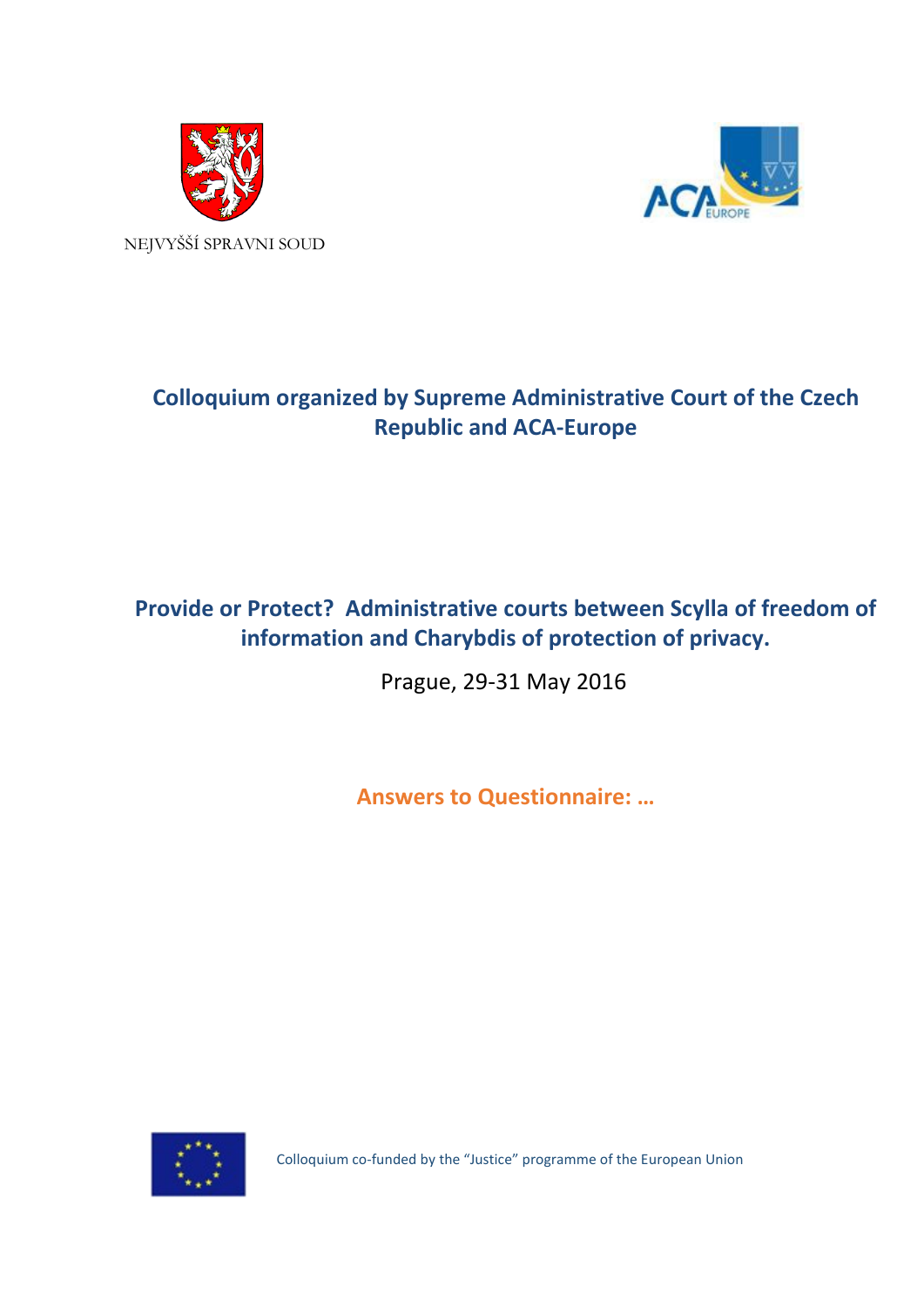Provide or Protect? Administrative courts between Scylla of freedom of information and Charybdis of protection of privacy

(questionnaire)

Part I

1. Is the central administrative supervision over providing information and protection of personal data carried out by one administrative authority or are there specialized authorities for each of these fields or is there an absence of such an authority in any of these areas? Does the chosen model cause any application problems?

*The Hungarian National Authority for Data Protection and Freedom of Information is responsible for supervising and defending the right to the protection of personal data and to the freedom of information in Hungary. The status and functioning of the National Authority for Data Protection and Freedom of Information are regulated by Act no. CXII of 2011 on Informational Self-determination and Freedom of Information. The Act has a comprehensive material scope, and covers all data controlling and data processing activities undertaken in Hungary. The Act defines these activities as those that concern the data of natural persons, as well as data of public interest and data made public on the grounds of being of public interest.*

*In comparison with the former system, the new regulation confers broader competencies on the Authority to pursue violations of informational rights.*

2. What types of information are excluded from providing? Is there one regime regarding all exclusions or is there any differentiation – e.g. absolute exclusion and relative exclusion?

*In its broadest sense, data is considered to be of public interest if controlled by anyone carrying out public duties. This definition includes pieces of legislation, acts, decisions, orders, proposals, statistics, public tenders, contracts, photos, videos, and personal or business information that have been made public by law.*

*"Data of public interest" shall mean information or data other than personal data, registered in any mode or form, controlled by a body or individual performing state or local government responsibilities, as well as other public tasks defined by legislation, concerning their activities or generated in the course of performing their public tasks, irrespective of the method or format in which it is recorded, its single or collective nature; in particular data concerning the scope of authority, competence, organisational structure, professional activities and the evaluation of such activities covering various aspects thereof, the type of data held and the regulations governing operations, as well as data concerning financial management and concluded contracts.*

*The Freedom of information Act has to strike a balance between someone's right to know and the smooth functioning of governmental bodies and businesses, all the while defending*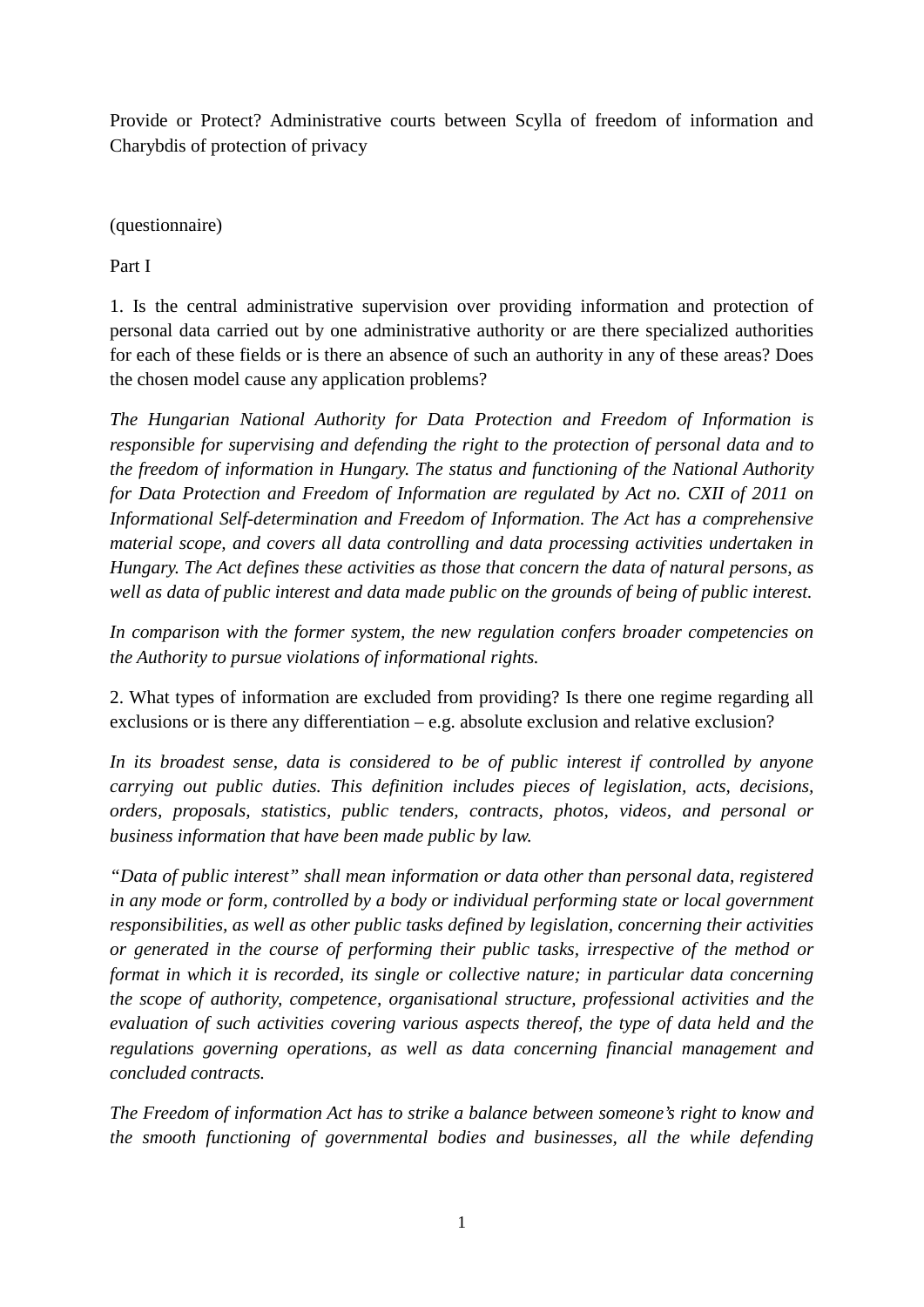*personal rights to privacy. As such, there are limitations regarding the type of data citizens can access. Examples of information which is restricted by law includes information that*

- *qualifies as personal data (unless the personal data has been made public by law);*
- *qualifies as classified information;*
- *qualifies as business secrets (as defined in the Civil Code);*
- *qualifies as intellectual property;*

• *has been generated during the course of decision-making (such as meeting minutes and notes). Such data may only be accessed with the permission of the executive of the organisation that created the data. This exclusion is valid for 10 years from the time of the generation of the data.*

*The right to access may also be restricted*

- *in the interest of national security or defence;*
- *to prosecute or prevent offences;*
- *in the interest of environmental protection or nature preservation;*
- *in the interest of central financial and exchange-rate policy;*
- *with regard to foreign relations and relations with international organisations;*
- *with regard to legal or administrative proceedings.*

3. Are there any types of subjects governed by private law that have duty to provide information? If the answer is affirmative, what kind of subjects and what kind of information?

*Generally, personal data cannot be considered to be of public interest. However, there are some circumstances precisely defined by law when personal data may be made public on grounds of being of public interest. For example, details regarding certain employees acting on behalf of a processor performing a public function may be accessible. As regards business data, it may be possible to access information even though it is under the control of a private company, so long as it pertains to the use of public money or involves state budgetary issues, or if the company has a contract with the state or a local government.*

4. Are the salaries of the employees of the public sector subject to the right to free access to information as well? Does this cause any application problems regarding the personal data protection?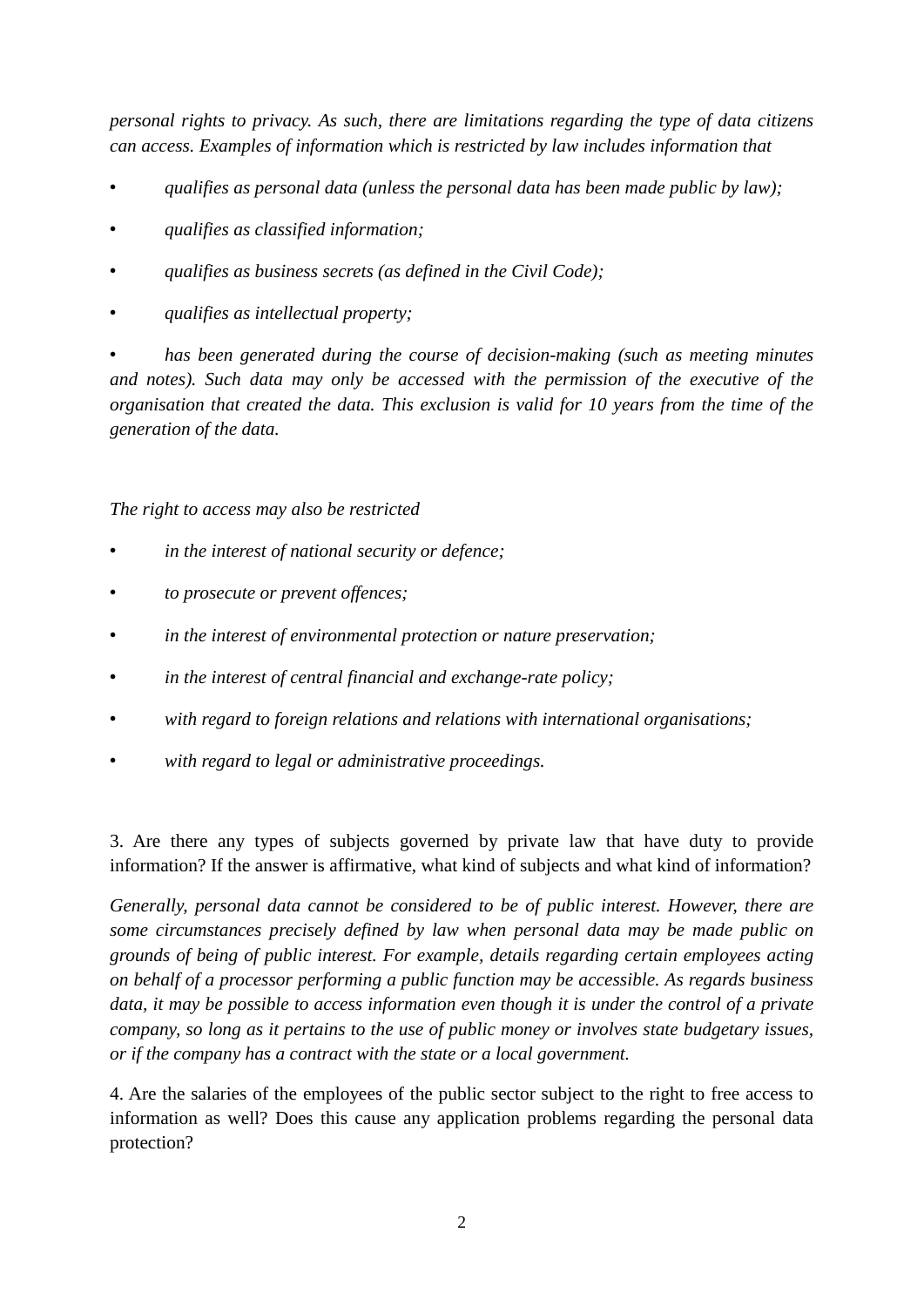*Pursuant to the Act on Civil Servants, principal data on civil servants (name, citizenship, classification and position at the institution, salary etc.) qualify as data made public on grounds of public interest – the same provisions apply in connection with advisors at local governments, administrators and notaries as well. Therefore, access to data pertaining to the above functionaries shall not be restricted or excluded, even a municipal council member may have access to them.*

*As regards public servants, their personal data also qualify as data made public on grounds of public interest, since they undertake tasks within the scope of responsibilities and authority of the body that employs them.*

*The Hungarian Civil Liberties Union recently won a case against five large state-owned companies: Hungarian Power Companies Ltd., Hungarian State Holding Company, Szerencsejáték Zrt. (a state-owned company having a monopoly over gambling and the lottery), the Hungarian Postal Service and the Hungarian Railways. The case started with an inquiry of a journalist who tried to find out the salaries of the chief executives and members of the executive boards of these companies. In this case, the executives refused to disclose the information requested. According to the Hungarian Data Protection Act, a person's salary qualifies as personal data, and, accordingly, shall not be made public unless the person concerned gives his consent or disclosure is ordered by an Act. However, personal data relating to the sphere of the tasks of a person exercising public tasks and powers is considered to be public because of "public interest". The proceeding court – in its final judgement – emphasised that a person's salary relates to the sphere of his tasks, and if a person is paid by the state - even if the nexus is not related to the classic administration – he has to accept some restrictions on his privacy.*

*After the disclosure of the information, one of the defendants – the Hungarian State Holding Company, which is responsible for managing state assets – declared it would disclose the salary of the executives of every state-held company that it managed. Regarding the salary of public officials, a legal obligation exists to make public proactively the salaries of members of the cabinet and under-secretaries of state. This information is published on the website of the Office of the Prime Minister.*

*Members of parliament and representatives of local governments have to make a declaration on their financial situation, including all their income, property, debts, etc. The declarations of the MPs are available on the website of the National Assembly.*

#### 5. Is the trade secret excluded from the free access to information?

#### *See above the answer given under point 2.*

6. Are documents that are subject of intellectual property excluded from the free access to information?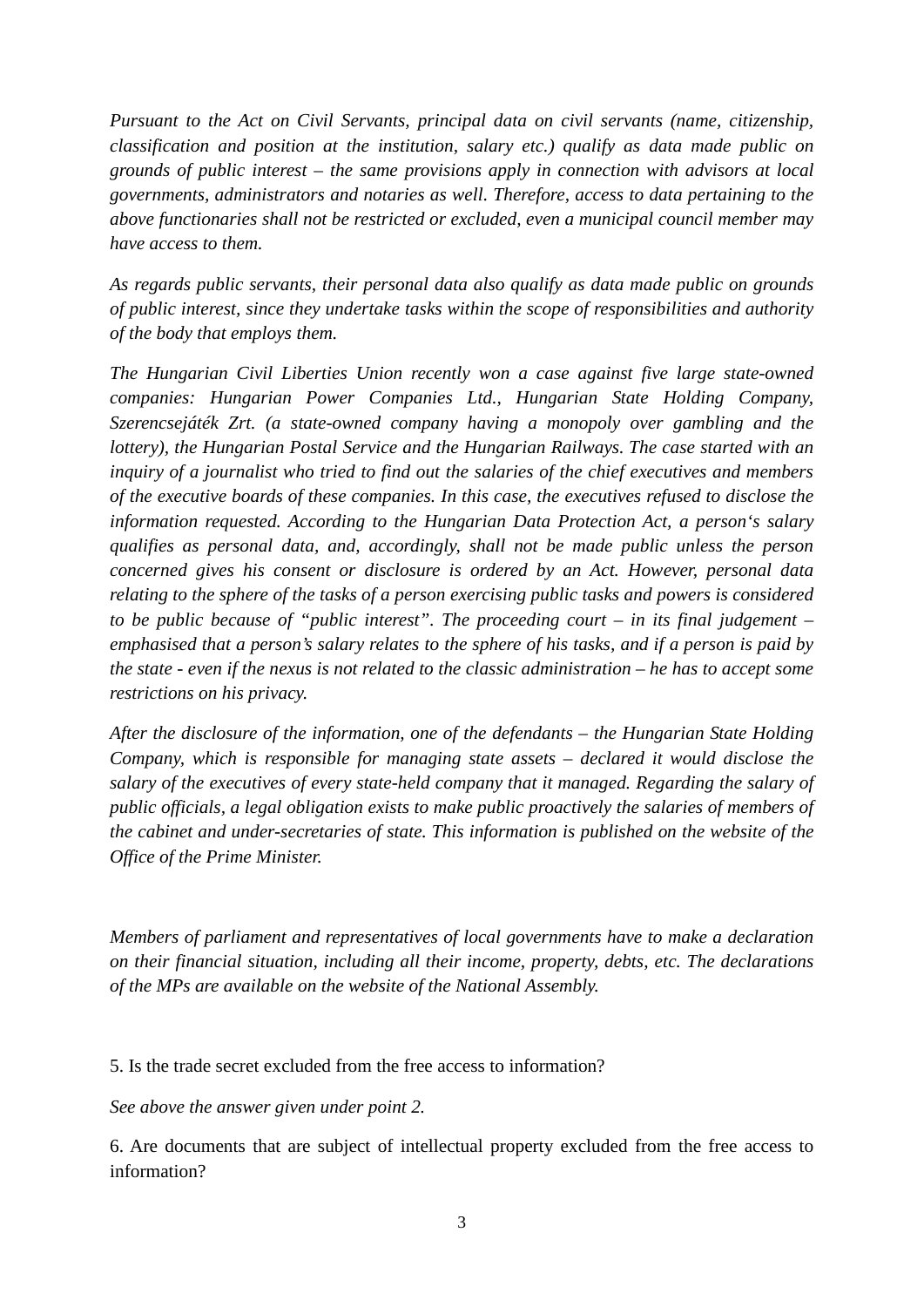#### *See above the answer given under point 2.*

7. Does the right to free access to information cover as well the parts of an administrative file that contain data related to individuals or are these data protected? In which areas of public administration does this cause problems ?

*Yes, these data are protected. See above the answer given under point 2.*

8. Are data related to criminal proceedings or administrative delict proceedings or any data of quasi-criminal nature (typically files of secret police departments from the times of antidemocratic past) excluded from the right to free access to information?

*See above the answer given under point 2.*

Part II

9. Public availability of decisions

9.1 Are there any sorts of decisions in your jurisdiction that are not published at all (e.g. decisions with classified status or other decisions with restricted access)? If so, please describe typical cases and give indicative statistic that can illustrate the frequency and relevance of such cases.

*Regulation no. 3 of 2007 of the National Council of Justice, the predecessor of the National Office for the Judiciary sets forth the duties of Hungarian courts in respect of the electronic publication of their decisions in the Database of Court Decisions on the basis of Act no. XC of 2005 on the Electronic Freedom of Information. As a general rule, all on-the-merits decisions (judgements and procedural orders) are accessible to the public through the above electronic database, however, the publication of decisions rendered in family law cases necessitates the prior approval of the parties concerned, in addition, the party or victim concerned is entitled to request the removal or non-inclusion of the decision in question.*

9.2 If a third person (not a party of respective case) wants to obtain your decision, what is the procedure? On-line availability of decisions is to be discussed below, so kindly describe here only other options (e.g. whether it is possible to ask for a decision by snail-mail, whether any fee apply etc.)

*Interested members of the public are given the possibility to freely access and search in the electronic Database of Court Decisions operated by the National Office for the Judiciary [\(http://birosag.hu/ugyfelkapcsolati-portal/anonim-hatarozatok-tara\)](http://birosag.hu/ugyfelkapcsolati-portal/anonim-hatarozatok-tara).*

9.3 Is there any official collection of selected decisions of you instance (apart on-line publication of decisions – see below)? If so, please describe in detail the procedure of its issue. In particular, please focus on the selection process of decisions that are to be published, the frequency of publication and the form of publication. Indicate, whether the collection is published directly by your instance, by some other public body or by an independent publisher. If the collection is published by an independent publisher, please describe the form of cooperation (i.e. whether the publisher has exclusive rights to publish the collection,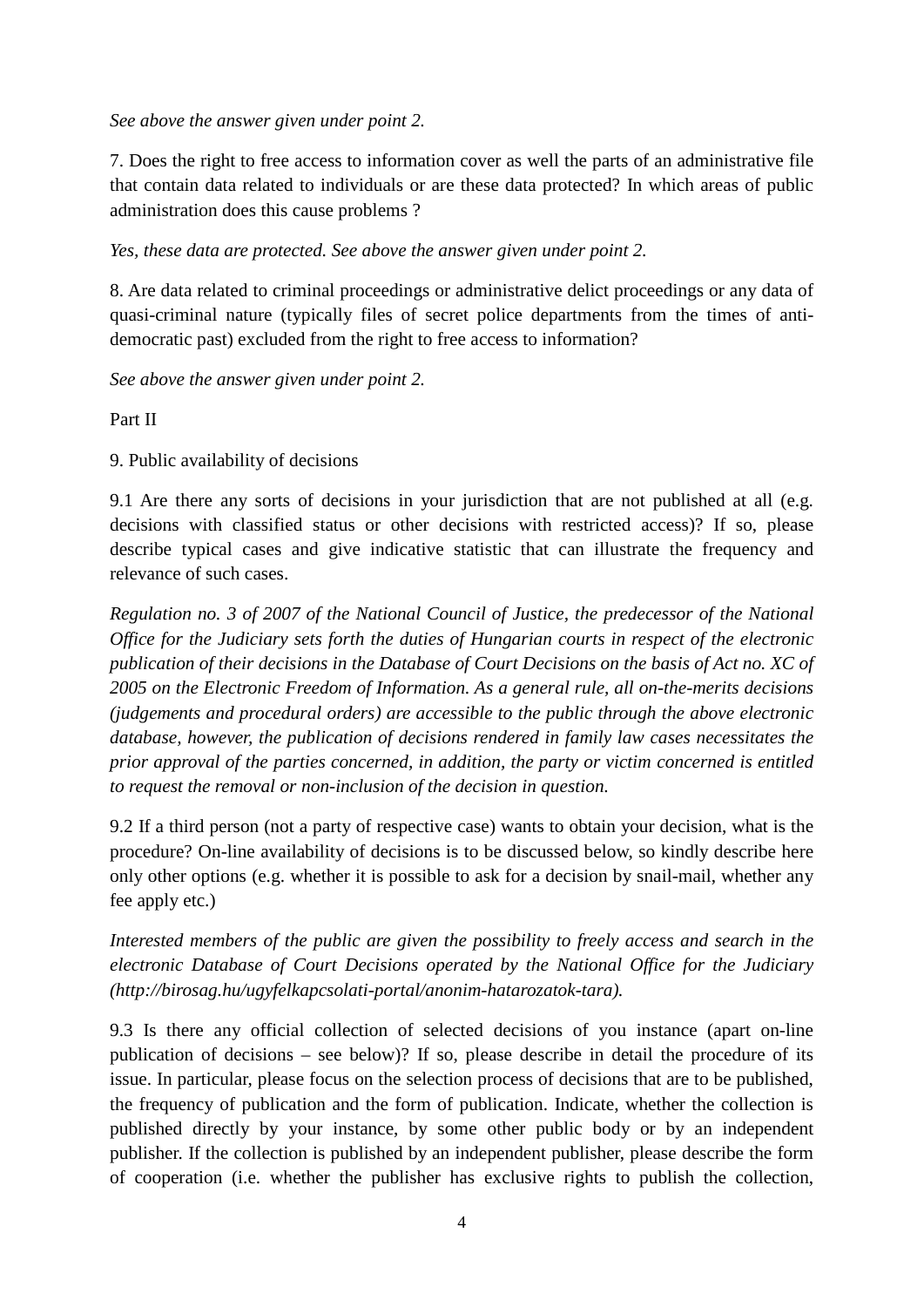whether the publisher does any editing of published decisions etc.) Are decisions that are chosen for the publication regarded more relevant by your instance or by general public?

*The Curia's uniformity decisions, departmental opinions, edited and anonymised decisions of principle and guiding decisions are published in the Hungarian supreme judicial body's monthly periodical entitled Curia Decisions (edited by Chief Justice Mr. Peter Darak) and they can also be accessed on the Curia's website (www.lb.hu) and in legal databases as well (e.g. www.uj.jogtar.hu).*

10. Editing and anonymization of decisions

10.1 Do you anonymize published decisions? If so, please describe in detail the procedure. In particular, please describe who is in charge of anonymization, whether there are any particular statutory or other rules governing anonymization (apart general privacy/data protection rules) and what data are anonymized.

10.2 If anonymization practice changes, does it affect already published decisions (i.e. are past decisions subsequently anonymized/de-anonymized with every change of anonymization rules)?

10.3 Describe any subsequent problematic issues that you noted in your jurisdiction regarding the anonymization (e.g. different practices of different supreme instances, strong public debates, impact of de-anonymization of decisions by media etc.)

## *10.1-3*

*Only anonymised court decisions can be published according to the provisions of Regulation no. 3. of 2007 of the National Council of Justice. The anonymisation of court decisions is carried out by the judiciary, there is no extra-judicial organisation entrusted with the task of anonymisation. The most important data to be anonymised (such as the parties' name, address, real estate, ethnicity, religious beliefs, or the name and address of the parties' economic partners etc.) are enumerated by Act no. CXII of 2011 on Informational Self-determination and Freedom of Information. No re-anonymisation is required in case of an eventual modification of the relevant legal provisions.*

10.4 Do you edit published decisions? If so, please describe in detail the procedure. In particular, please describe who is in charge of editing, what information is added/removed in the process of editing (incl. metadata).

10.5 Has the development of the right to be forgotten affected in any way the anonymization or publication of your decisions? If not, is it a topic that is being considered in your jurisdiction with regards to the publication of court decisions?

### *10.4-5*

*The Database of Court Decisions includes the full version of the published decisions, while their edited (abridged) version can be accessed in the Curia Decisions periodical and in legal databases. Abridging is carried out by the members of the Editorial Board.*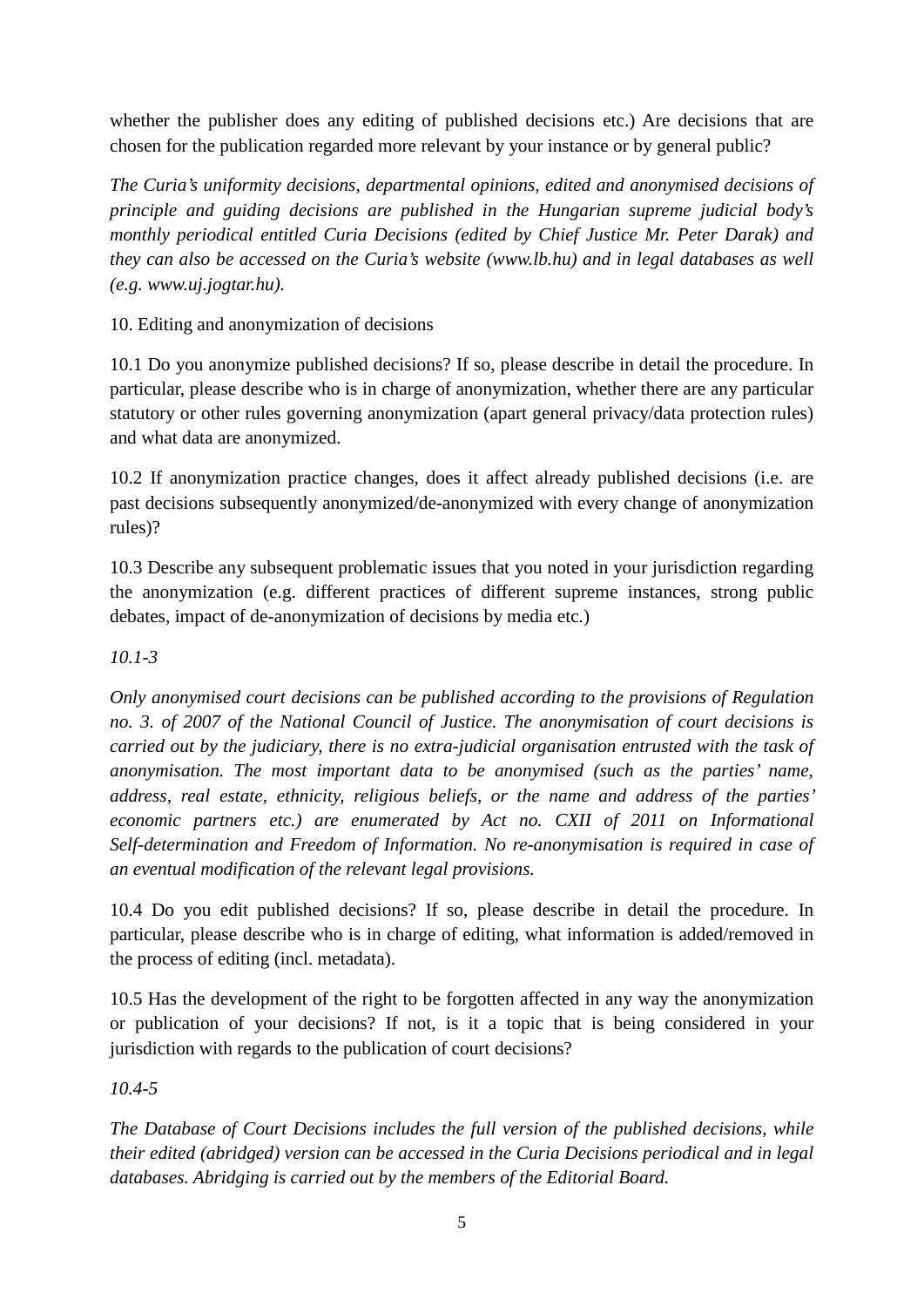#### 11. On-line publication of decisions

11.1 Are decisions of your instance available on-line? If so, please indicate whether on-line all or only selected decisions are published on-line (if only selected decisions are published, please describe the procedure of their selection).

11.2 Describe the form of on-line publication of you decisions. In particular, indicate whether your decisions are published through your own website or whether it is done through some different on-line service (e.g. through a common platform operated by a ministry of justice, by a judicial council etc.) Kindly add also sample screenshot(s) or link(s).

11.3 What are available file formats in which your decisions are available on-line? Apart enumerating particular file formats, kindly indicate whether your instance systematically sticks to any commonly accepted open data policy. Also, please indicate whether your instance publishes on-line only individual decisions or whether whole datasets are available to the public for further re-use. If datasets are available for further re-use but not publically, please describe to whom and under what conditions such datasets are made available.

*11.1-3*

*See above the answers given under points 9.2 and 9.3 for the on-line availability of court decisions. They are published in rich text (rtf) format.*

12. Public availability of other documents

12.1 Are there published on-line personal information about members of your instance? In particular, please describe whether there are CVs available, in which length and form (e.g. on a court website) and eventually what information is regularly published (e.g. education, memberships, political beliefs, marital status etc.) Also, please indicate whether the publication of information about members of your instance is compulsory, whether the members of your instance are free to decide about the structure and content of such information and whether you noted any issues in that regards (e.g. there was a big debate in the Czech Republic over the publication of past membership of the judges in the communist party). Please add a sample link or a screenshot of how such personal information about a member of your instance looks like.

*On-line personal information about Hungarian judges are published only in a limited range. The websites of the Curia, the regional courts of appeal and the tribunals contain the name, position and field of specialisation of the judges who administer justice at the aforementioned instances (e.g. www.lb.hu; www.kaposvaritorvenyszek.birosag.hu). In addition, the Curia's website provides information (photograph and CV) on its leaders as well.*

12.2 Which case-related documents other than decisions of your instance are published online (e.g. dissenting opinions, advocate general submissions, submissions of parties, records of chamber deliberations etc.)? Please, describe how these documents are published, i.e. where and in which format (e.g. on a website through a search form, in open data formats,